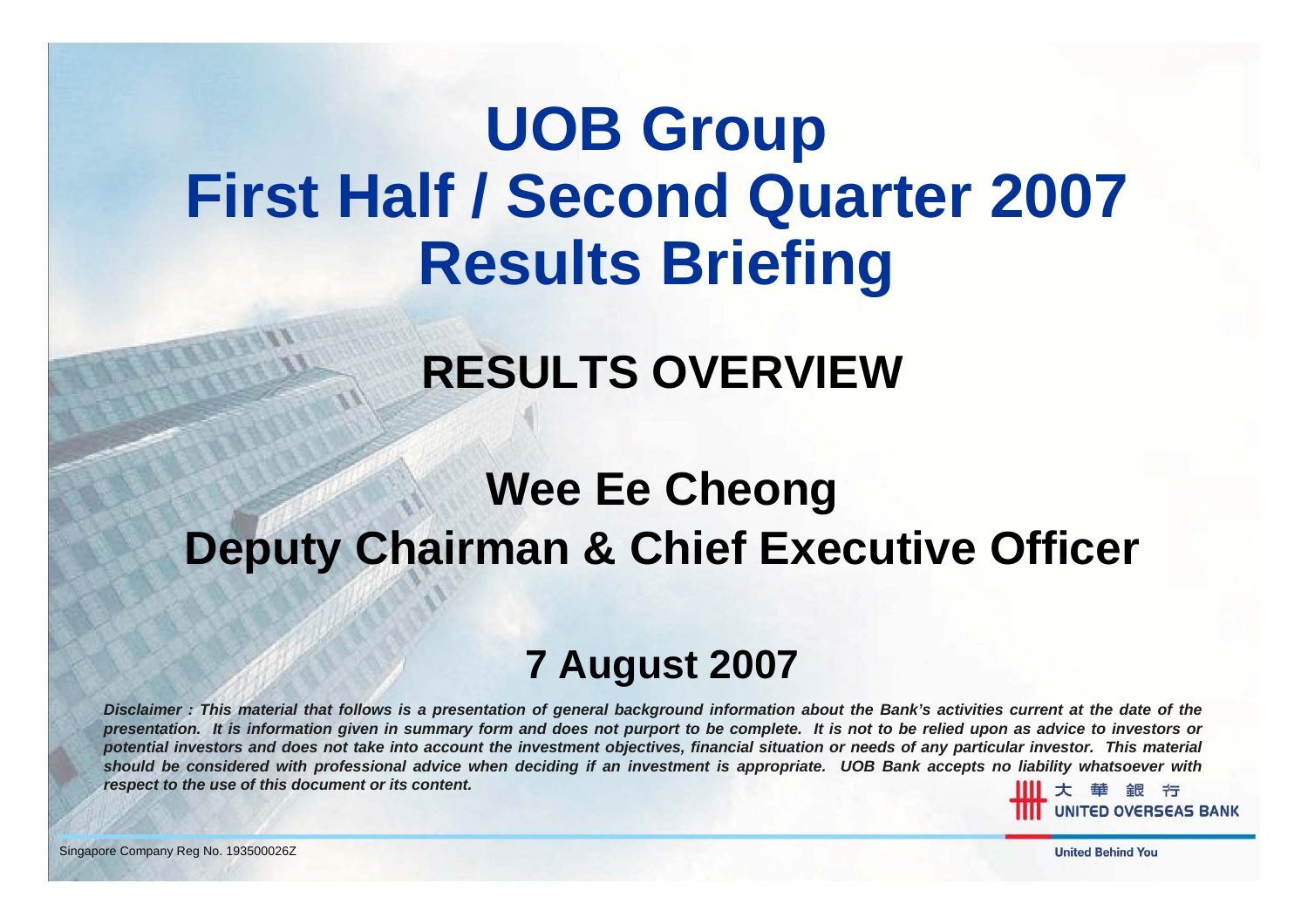



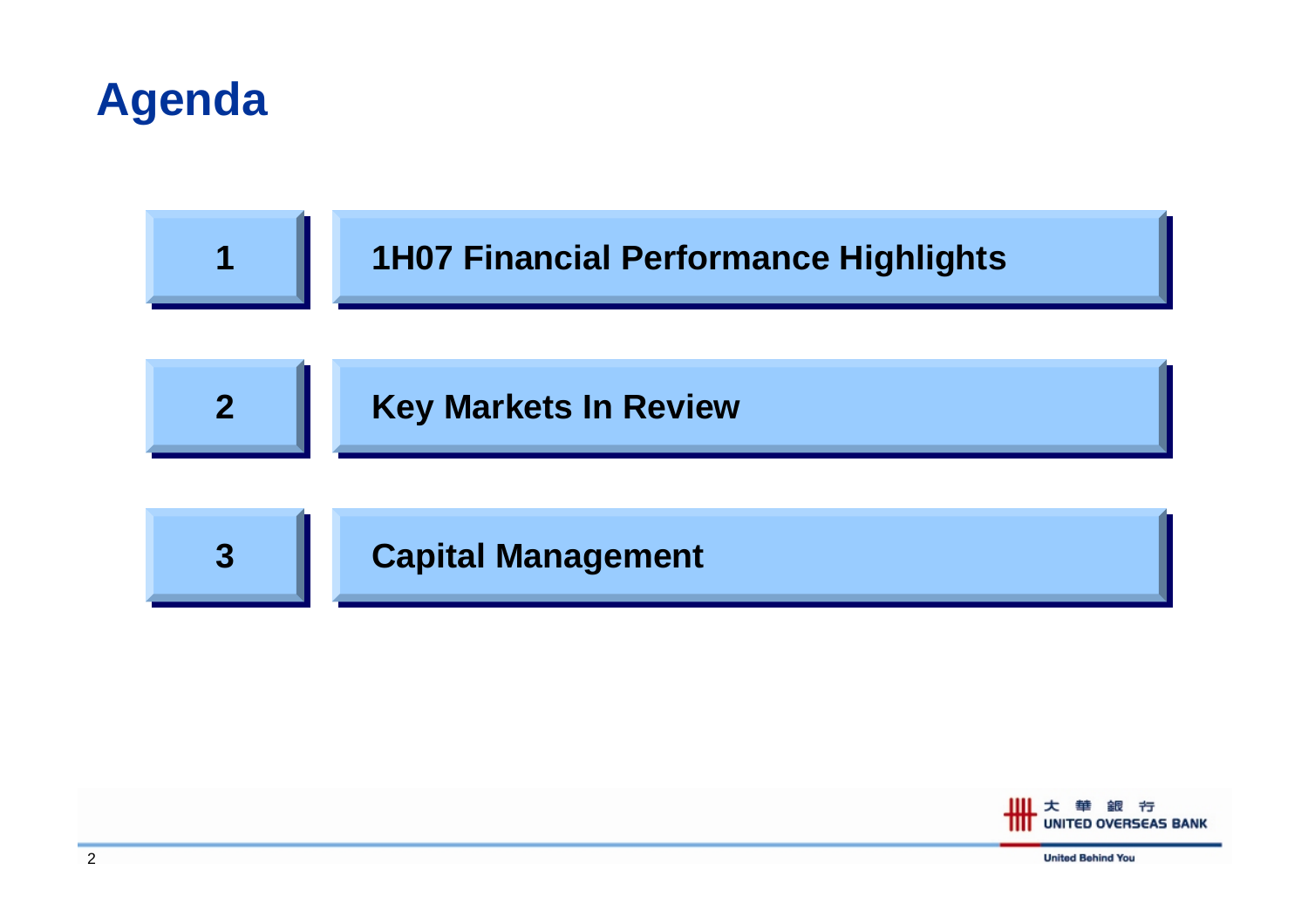## **Strong Growth Momentum**

| <b>Key Indicators</b>                                                                                                |                                                            | <b>1H07</b> | <b>1H06</b> | <b>YoY</b><br>Change             |
|----------------------------------------------------------------------------------------------------------------------|------------------------------------------------------------|-------------|-------------|----------------------------------|
| Net Profit After Tax ^ (\$m)                                                                                         | <b>Strong growth momentum</b>                              | 1,103       | 882         | 25.0%                            |
| Operating Profit ^* (\$m)                                                                                            | <b>Continued increase in core</b><br>operations            | 1,515       | 1,169       | 29.5%                            |
| ROE ^ (%)                                                                                                            | <b>Steady upward trend</b>                                 | 13.2        | 11.9        | 1.3%pt                           |
| Non-NII / Total Income ^ (%)                                                                                         | Supported by solid rise in<br>fee & commission income      | 38.9        | 33.3        | 5.6%pt                           |
| Offshore Profit Contribution ^* (%)                                                                                  | <b>Overshadowed by</b><br><b>Singapore's robust growth</b> | 26.5        | 29.1        | 2.6%pt                           |
| ^ Excludes one-time gain in 1H06<br>Before amortization and impairment charges<br># Before tax and intangible assets |                                                            |             | ш           | 亐<br><b>UNITED OVERSEAS BANK</b> |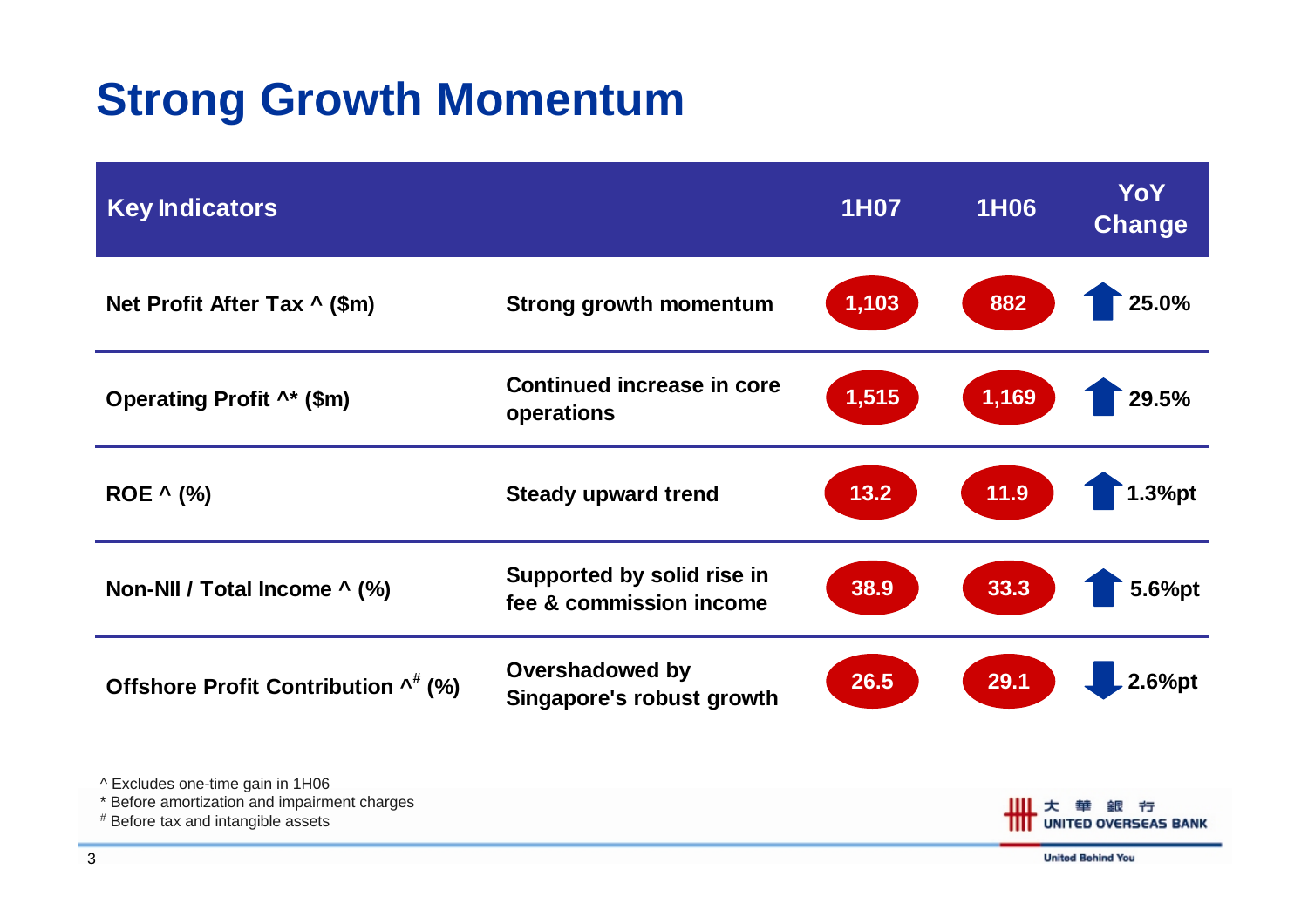#### **Singapore – Well-Placed for Expansion**

- $\mathcal{L}_{\mathcal{A}}$ Robust economic expansion
- $\blacksquare$ Buoyant property market
- T. Growing affluence and demand for wealth solutions
- T. All segments grew
- T. **Increase market share in home loans – Lending up 15%.** Wealth management income up 70%
- $\mathbf{r}$ Commercial banking income and profit up strongly
- T. Overall momentum expected to continue

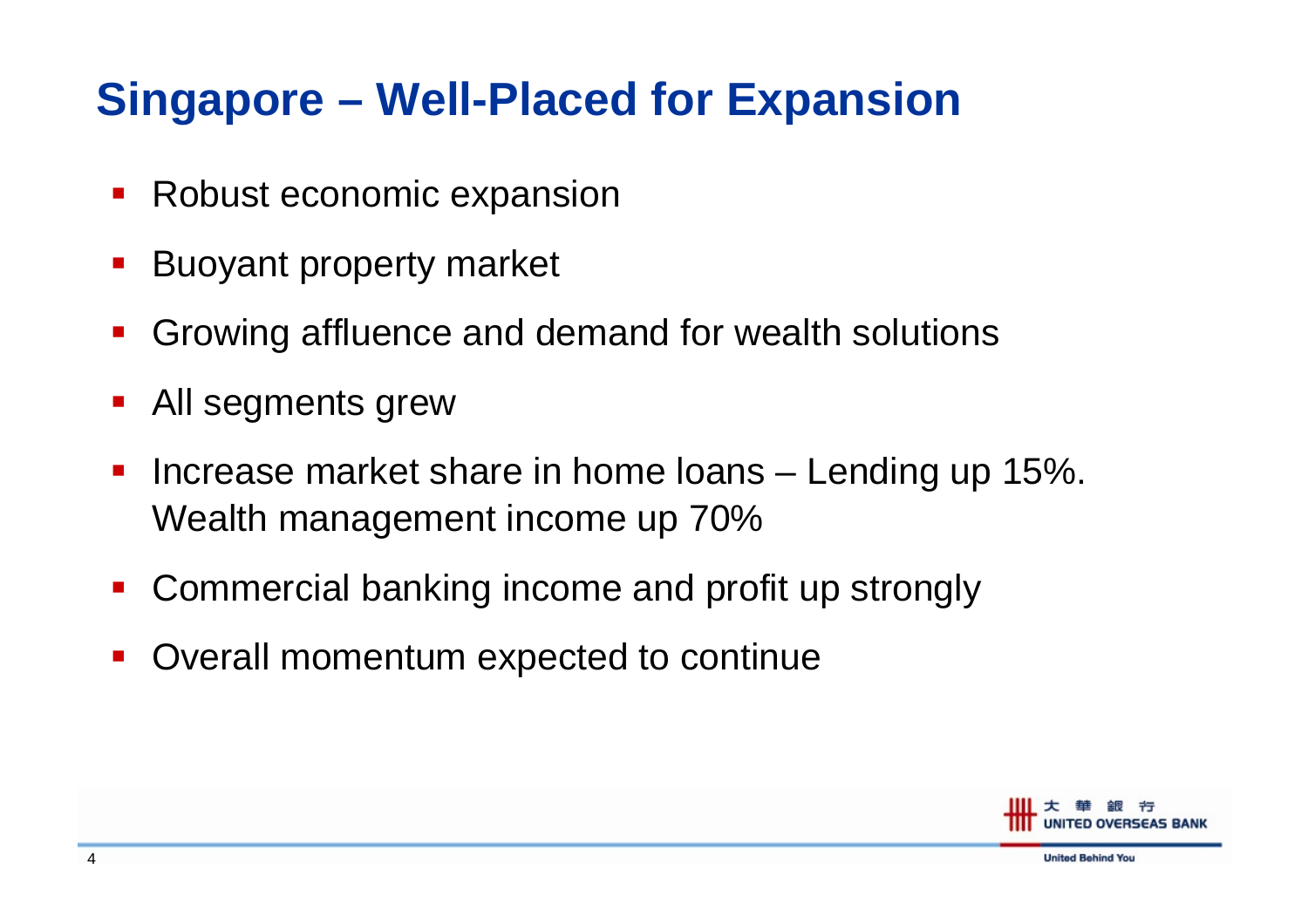#### **Progress in Regionalisation**

- $\blacksquare$ Diversified global portfolio. Overseas operating profit up 32%
- T. Operating profit for ASEAN up 21%
- T. Southeast Asia platform well-positioned for growth
- T. New strategic initiatives in Vietnam and China
- T. OECD operating profit up 46%
- $\mathcal{L}_{\mathcal{A}}$ Global diversification key as we build long-term capabilities

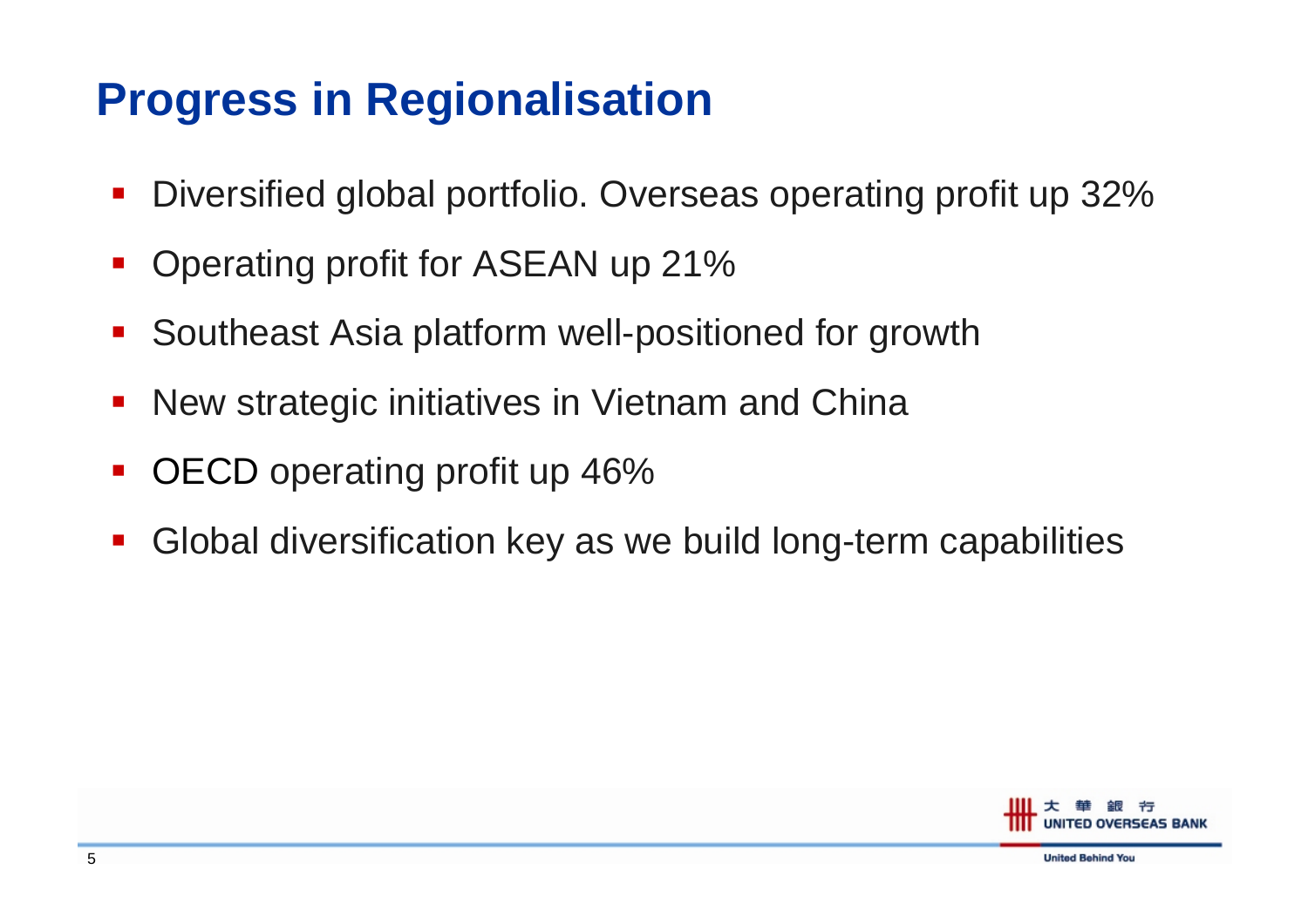#### **Malaysia – Poised For Accelerated Growth**

- T. Operating profit up 27%; Net loans up 20%
- $\mathcal{L}_{\mathcal{A}}$  Infrastructure and extended distribution network in place for accelerated growth
- $\blacksquare$ Double-digit loan growth for SME and consumer segments
- T. Stepped up activities in consumer banking – Housing loans up 23%; Wealth management sales doubled; Credit cards up almost 30%
- T. Tap on increasing opportunities in treasury and investment banking for higher non-interest income
- T. Another strong year

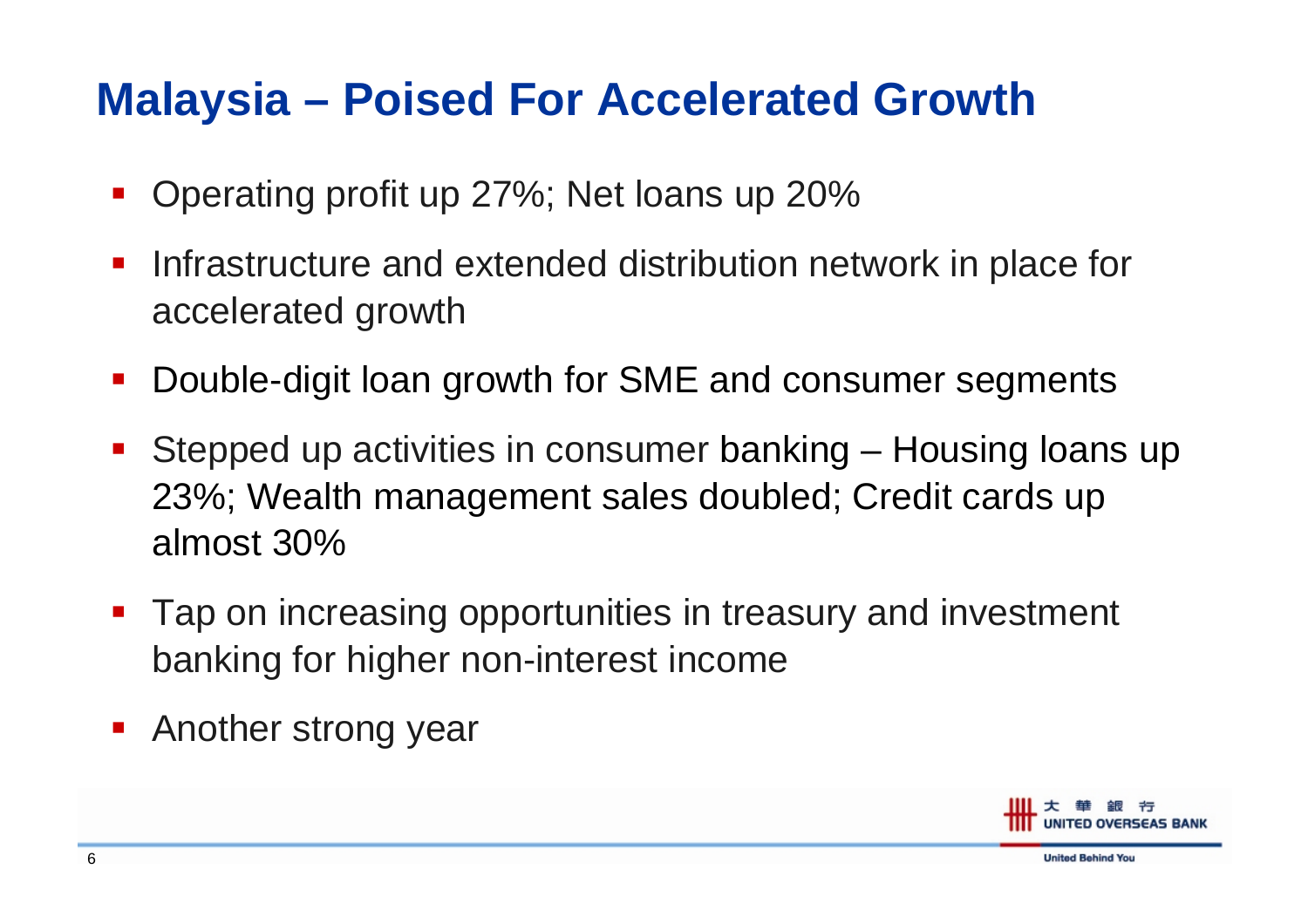### **Thailand – Cautious Approach Ahead**

- T. Operating profit down 18%; Net loans down 7%
- $\blacksquare$ Feeling impact of challenging environment
- $\mathcal{L}_{\mathcal{A}}$  Focused on growing targeted consumer and retail SME segments
- $\mathcal{L}_{\mathcal{A}}$  Active management of balance sheet – Sold bulk of NPL portfolio; Conservative lending policy
- Laid robust credit management systems for future growth
- b. Raise UOB brand awareness to enhance competitiveness
- k. Remain positive, committed to Thailand

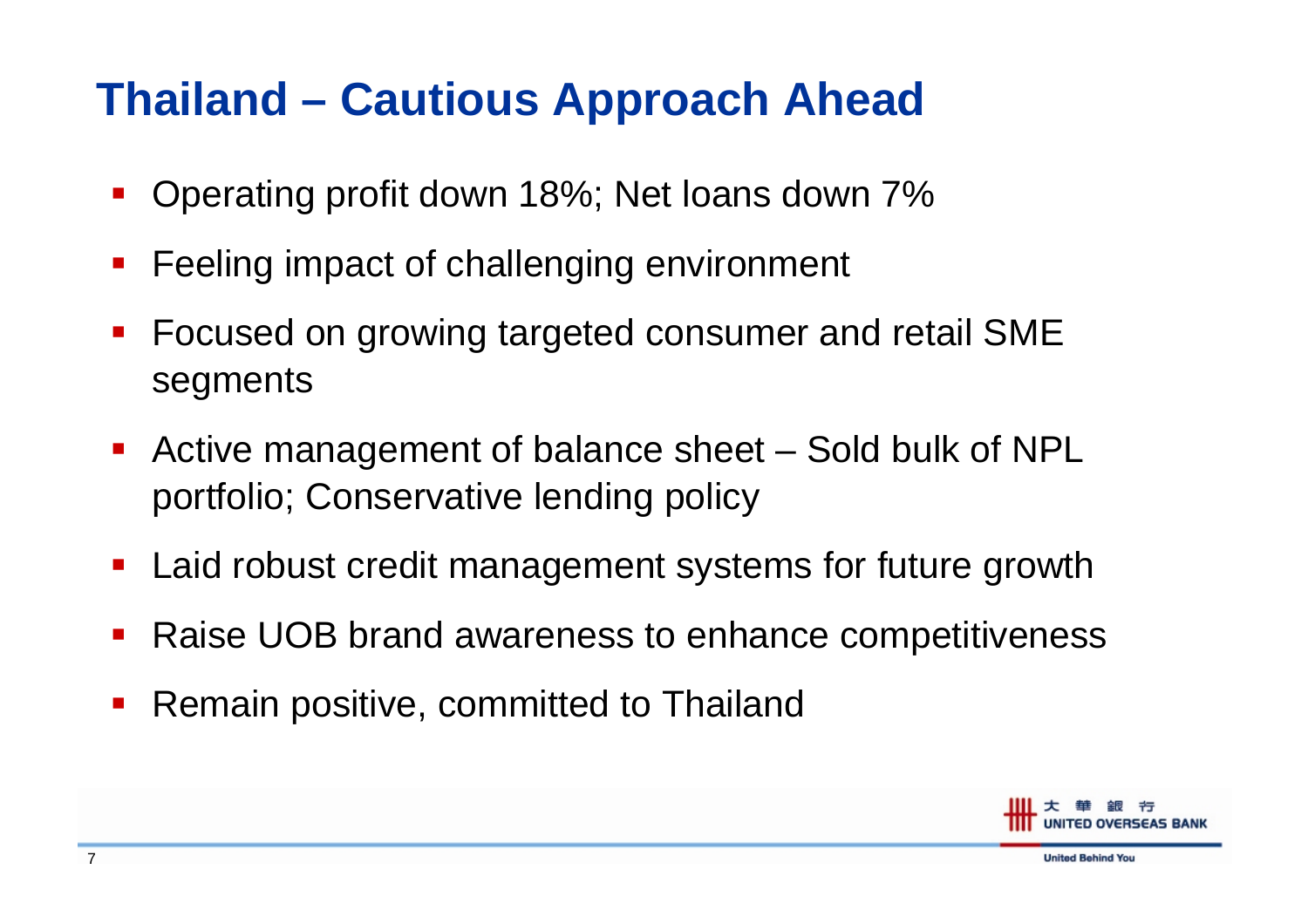### **Indonesia – Entrenching Market Position**

- T. Operating profit up 8%; Net loans up 26%
- $\mathcal{L}_{\mathcal{A}}$ ■ Enhanced consumer activities – Mortgage Ioans up 32%; Re-launched card business; Developing wealth management platform
- $\blacksquare$ SME and corporate banking businesses performed well
- b. Strengthen foothold in lending and fee-based activities
- b. Enhancing operating infrastructure with strong risk and IT systems for long-term growth
- T. Expansion on track

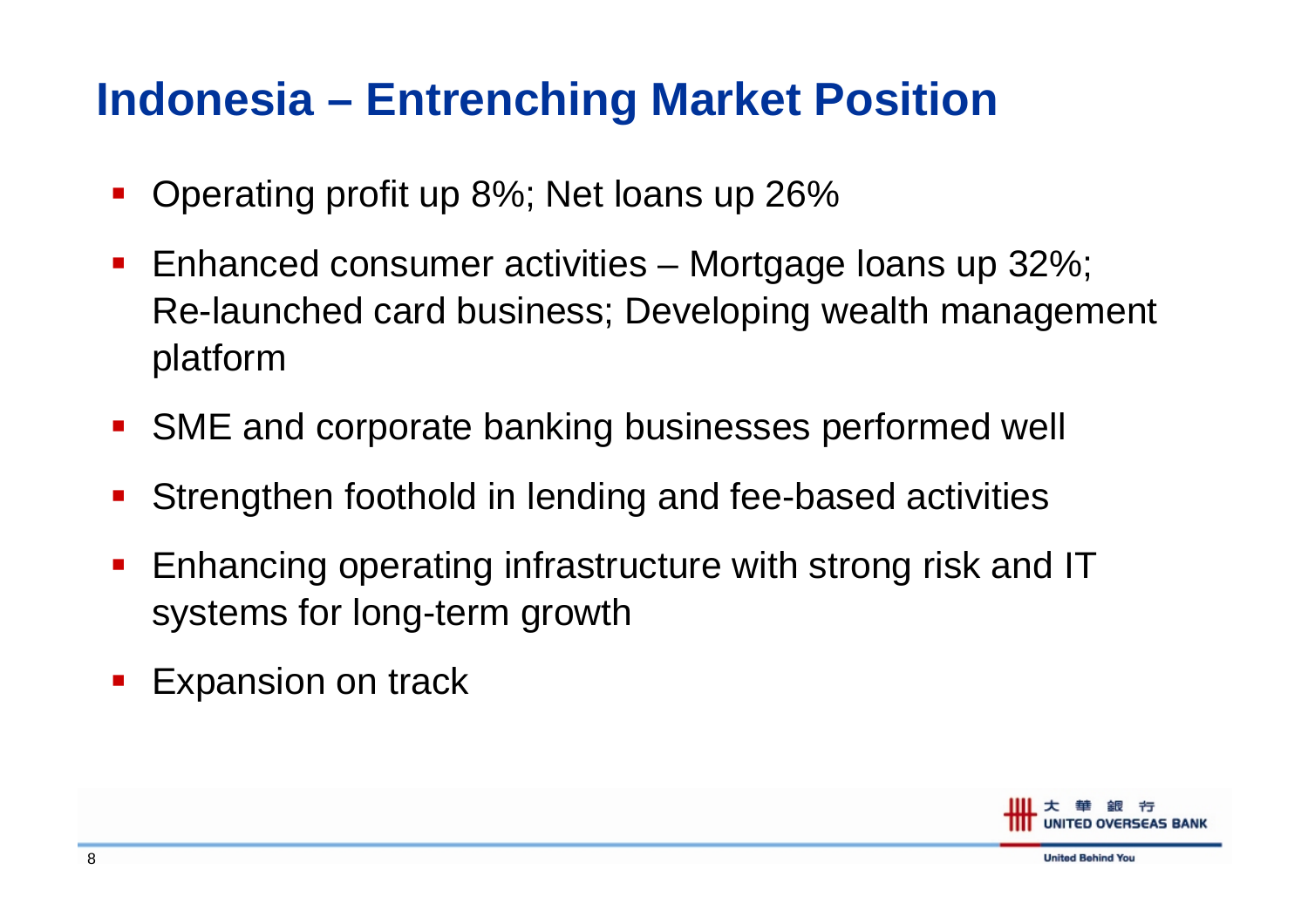### **Capital Management**

| <b>Seek Capital</b><br><b>Efficiency</b>                     | <b>Recent MAS changes give flexibility</b><br>$\mathcal{L}_{\mathcal{A}}$<br><b>Review mix of capital structure</b><br>$\blacksquare$<br>Option of share buyback and/or special dividend for<br>$\mathcal{L}_{\mathcal{A}}$<br>any excess capital |
|--------------------------------------------------------------|---------------------------------------------------------------------------------------------------------------------------------------------------------------------------------------------------------------------------------------------------|
| <b>Strong Capital</b><br>for Strategic<br><b>Flexibility</b> | Keep buffer above regulatory CAR to maintain high<br>credit ratings<br>Reserve capital as we see opportunities in Singapore<br>ш<br>and region to strengthen franchise                                                                            |
| <b>High Dividend</b><br><b>Policy</b>                        | Special dividend of 15 cents per share. Total dividend<br>п<br>of 35 cents per share for this interim<br>Target for consistent high payout to reward<br>$\mathbf{r}$<br>shareholders                                                              |